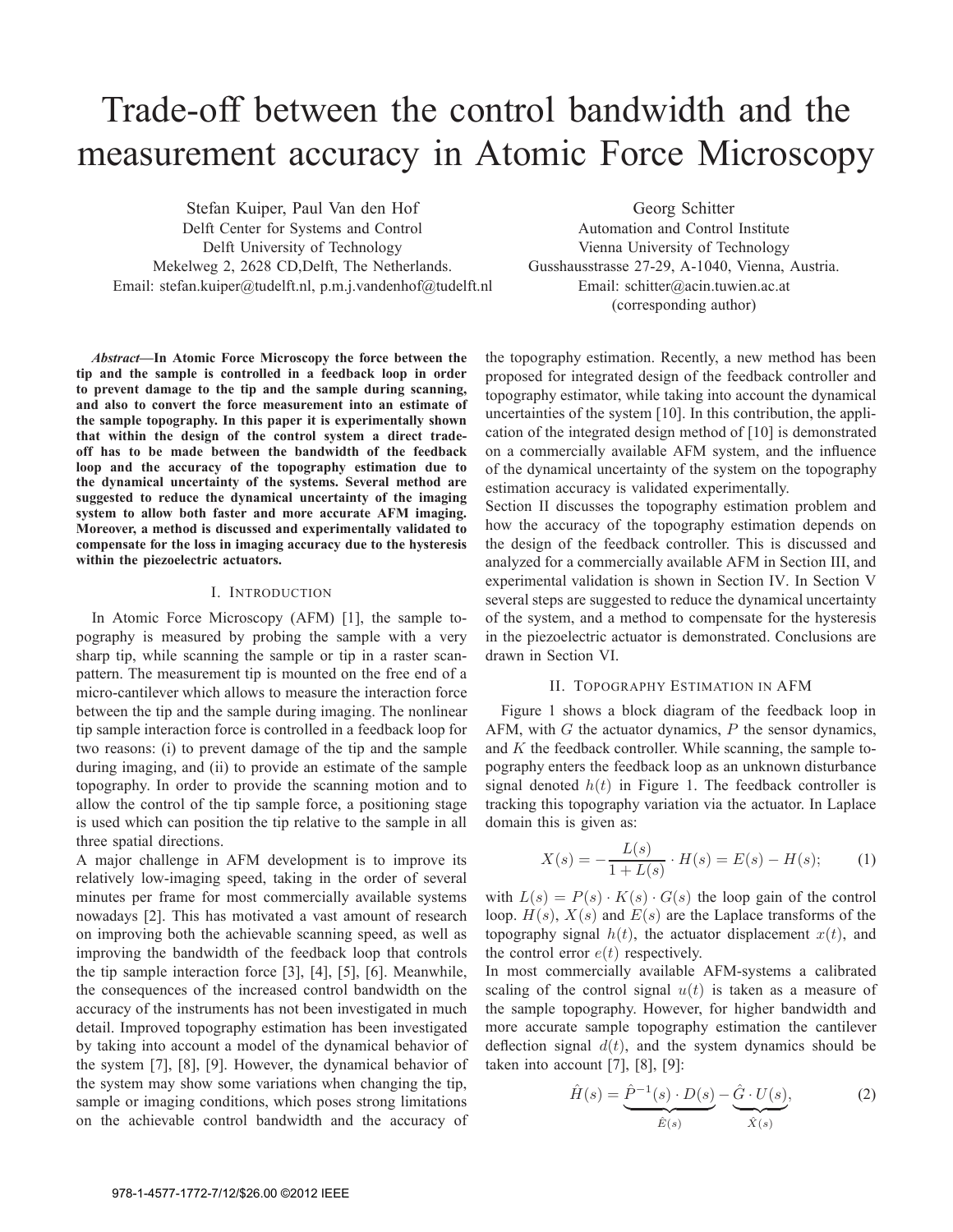

Figure 1. Block diagram of the vertical feedback loop in AFM, with actuator dynamics *G*, sensor dynamics *P*, and feedback controller *K*. The topography estimator provides an estimate of the topography signal  $h(t)$  based on sensor signal  $d(t)$  and control signal  $u(t)$ .

with  $\hat{P}(s)$  a model of the sensor dynamics  $P(s)$ , and  $\hat{G}(s)$  a model of the actuator dynamics  $G(s)$ . Combining (1) and (2), the topography estimation error can be calculated as:

$$
\varepsilon(s) = \hat{H}(s) - H(s) = \left[\hat{E}(s) - E(s)\right] - \left[\hat{X}(s) - X(s)\right]
$$
  
= 
$$
\left[\hat{P}(s)^{-1} \cdot D(s) - E(s)\right] - \left[\hat{G}(s) \cdot U(s) - X(s)\right]
$$
(3)  
= 
$$
\frac{\left[P(s)\hat{P}^{-1}(s) - 1\right] - P(s)K(s)\left[\hat{G}(s) - G(s)\right]}{1 + L(s)} \cdot H(s),
$$

This transfer function reveals that the topography estimation error is partly stemming from the modeling error of the sensor dynamics  $[P(s) \cdot \hat{P}^{-1}(s) - 1]$ , and partly stemming from the modeling error of the actuator dynamics  $[\tilde{G}(s) - G(s)]$ . Important is also to note the influence of the feedback controller  $K(s)$  in Equation (3), determining the propagation of the modeling errors towards the topography estimation error.

A difficulty in the modeling of the system dynamics is that some dynamic variations may occur when changing the sample, measurement tip, or the imaging conditions. As a consequence, the system contains some dynamical uncertainty which limits the achievable accuracy of the topography estimate. Recently, an integrated design methodology is proposed to design the feedback controller  $K(s)$  and topography estimator model  $\hat{G}(s)$ , explicitly taking into account the influence of the dynamical uncertainty of the system [10]. In the following this integrated design strategy is applied on a commercially available AFM system, and experimentally validated via two design cases with different control bandwidths.

#### III. DESIGN EXAMPLE AND ANALYSIS

The experimental setup used in this research is based on a commercially available AFM-system (Multimode V, Bruker Nano Inc., Santa Barbara, USA), which utilizes a piezoelectric tube scanner ('J-scanner') to position the sample in all three spatial directions. In order to identify the dynamical behavior of the system and its variations, the system is prepared several times using different sample discs with masses ranging from 0.5 to 1 gram, and by varying the alignment of the sample disc on the actuator. The actuator responses are measured by using a network analyzer (4395A, Agilent, Santa Clara,

USA). By only using cantilevers with high free resonance frequencies ( $>$  300 kHz) in contact mode, the sensor dynamics can be considered static below 100 kHz, which is the frequency range of interest. Therefore, the sensor dynamics P are neglected in the following analysis, and for convenience and easier comparison the gain from actuator input  $u(t)$  to cantilever deflection signal  $d(t)$  is normalized. The results of two different frequency response measurements are shown in Figure 2a (solid red and dashed blue lines), clearly showing the first longitudinal resonance of the piezoelectric tube scanner at 8 kHz. The various measurements clearly reveal the variations in the dynamical behavior associated with the different load conditions [11].

For the model-based controller design a 7th order dynamical model  $G_n(s)$  is fitted based on the data of 12 different frequency response measurements, to capture the nominal dynamical behavior of the system, as is shown by the dasheddotted lines of Figure 2. Based on this nominal model the maximum multiplicative modeling error can determined at each frequency point

$$
\Psi(\omega_f) = \max_{j=1...k} \left| \frac{\Phi_j(\omega_f) - G_n(\omega_f)}{G_n(\omega_f)} \right|,
$$
\n(4)

with  $\Phi_j(\omega_f)$  the  $j^{th}$  measured frequency response of the actuator dynamics, and with  $j = 1...k$  the number of recorded frequency response measurements. The maximum multiplicative modeling error is shown by the solid line of Figure 2b and shows that the dynamical uncertainty tents to become larger at higher frequency. In order to capture the dynamical uncertainty into the model set, a 5th order overbounding filter  $Q(s) \geq \Psi(\omega_f)$  is fitted as shown by the dashed line of Figure 2b. As discussed in [10] the accuracy of the topography estimate can be explicitly addressed in the design of the feedback controller, by penalizing the excitation of the dynamical uncertainties of the system, governed the by weighting filter Q(s). In the sequel of the paper two design cases are compared, both designed according to the design procedure proposed in [10]: one design case denoted '*LB*' in which higher emphasis is put on the accuracy of the topography estimate, and one design case denoted '*HB*' in which a high control bandwidth is considered more important. Figures 3a shows the Bode magnitude plots of the nominal sensitivity function for both design cases, with a disturbance rejection bandwidth of about 400 Hz for design case *LB* (solid, black), and 1 kHz for design case *HB* (dashed, red). Meanwhile, Figure 3b shows the worst-case magnitude of the transfer function towards the topography estimation error  $\frac{\epsilon(\omega_f)}{H(\omega_s)}$  analyzed at each frequency point for both design cases.  $H(\omega_f)$ These graphs are obtained by substituting the designed feedback controller  $K$ , the model of the nominal actuator dynamics  $\hat{G}$ , and the set of all frequency response measurements  $\Phi_n(\omega_f)$ into Equation 3, and assuming the sensor dynamics to be static and normalized, i.e.  $\dot{P} = P = 1$ :

$$
\max \left| \frac{\epsilon(\omega_f)}{H(\omega_f)} \right| = \max_{j \in [1...k]} \left| \frac{K(\omega_f)[\Phi_j(\omega_f) - \hat{G}(\omega_f)]}{1 + K(\omega_f)\Phi_j(\omega_f)} \right|.
$$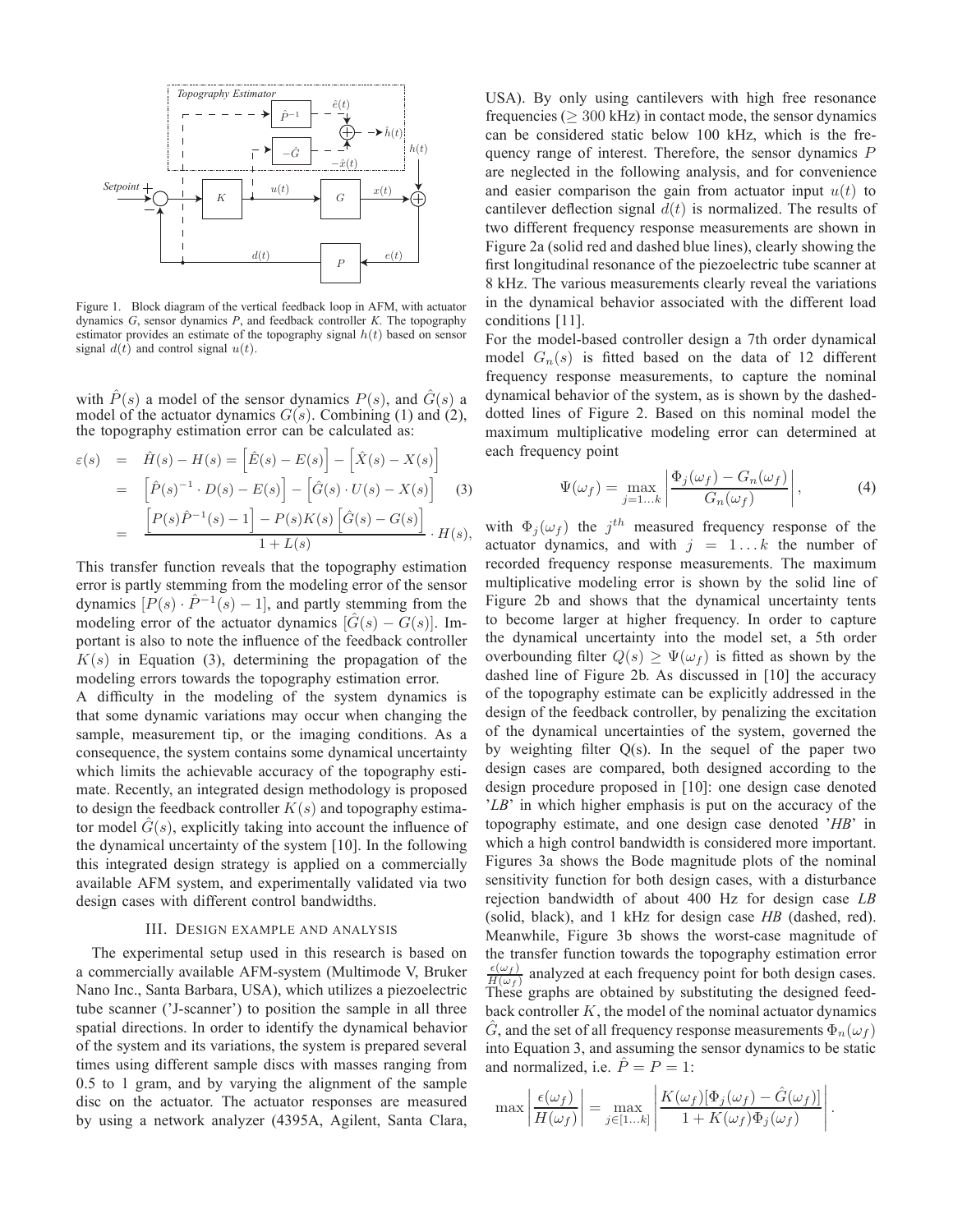Figures 3 shows that for design case *LB* the accuracy of the topography estimate is better as compared to design case *HB*, particulary at higher frequencies. This is explained by the fact that with the lower control bandwidth in design case *LB* also the excitation of the uncertain dynamics is lower, which improves the accuracy of the topography estimation. Hence, Figures 3 clearly reveals the design trade-off between the control bandwidth of the system, and the accuracy of the topography estimate.

## IV. EXPERIMENTAL RESULTS

In order to demonstrate the trade-off between the bandwidth and the accuracy of the system experimentally, the feedback controllers are implemented on the AFM system by means of a *Field-Programmable-Gate-Array* (FPGA, Virtex-II Pro XtremeDSP Development Kit, Nallatech, Camarillo CA, USA). In order to facilitate the implementation, the 15th order controllers obtained from the controller synthesis are reduced via balanced truncation to 10th and 8th order for the lower and higher bandwidth designs respectively. The controllers are discretized to a sampling rate of 260 kHz, and implemented on the *FPGA* in a biquad structure. The implementation of the (model-based) topography estimator is done offline, by recording the signals via the data channels of the AFM controller, and filtering the data with the designed estimator model in matlab Simulink.

In order to isolate the topography estimation errors stemming from the dynamical uncertainty of the system from other error sources such as scanner drift in the lateral plane, an arbitrary topography signal is added to the cantilever deflection signal using an analog summing amplifier, while the scanning motion of the system is disabled. As this arbitrary topography signal is fully known, this allows to accurately judge the topography estimation errors stemming from the dynamical uncertainty of the system, as obtained with the different feedback controllers and topography estimators.

Figure 4 shows the measured results when applying a 200 Hz block wave signal with an amplitude of 250 nm as a topography signal to the system, controlled with either the low bandwidth or the high bandwidth feedback controller. Figure 4 shows the output of the feedback controller  $u(t)$  (Fig. 4a), the measured tracking error signal from the photodiode  $d(t)$ (Fig. 4c), the estimated sample topography  $h(t)$  (Fig. 4b), and the topography estimation error  $\epsilon(t) = \hat{h}(t) - h(t)$  (Fig. 4d), for the systems corresponding to both design cases. The graphs of Figure 4a and 4c clearly reveal that the system controlled by the high bandwidth controller (design case *HB*) provides a better tracking of the topography signal. These experiments are repeated several times (data not shown), while varying the load conditions on the scanner showing similar for all cases. For this particular topography signal the RMS value of the tracking error is calculated to be about 30% lower with design case *HB* as compared to the design case *LB*. In contrast, Figure 4d reveals that with design case *LB* the topography estimation errors are significantly smaller (40% RMS) as compared to design case *HB*. Hence, the results of Figure 4 clearly confirm

the trade-off between the tracking bandwidth, and the accuracy of the topography estimate. Analyzing the periodicity of the topography estimation error reveals that a significant fraction of the topography estimation error is stemming from the dynamical uncertainty around the lateral resonance at 1 kHz, which confirms the frequency domain analysis of the dynamic uncertainty shown in Figure 3b.

## V. REDUCING THE DYNAMICAL UNCERTAINTY

The results discussed in the previous section clearly show that the dynamical uncertainty of the imaging system limits both the achievable control bandwidth of the tip-sample interaction force, as well as the accuracy of the topography estimation. Therefore, in order to allow both faster and more accurate AFM imaging, in future designs the dynamical uncertainty of the system should be reduced. In order to reduce the dynamical uncertainty of the system the following design improvements are proposed:

## **Reducing load variations**

The identification results of Figure 2 clearly shows that a significant amount of dynamical uncertainty is stemming from the varying weight and alignment of the sample discs on the scanner. Especially the varying alignment has a large influences as it strongly determines the coupling of the lateral resonance mode toward the displacement in z. Therefore, the dynamical consistency may be improved by introducing an indexing system that fixes the alignment of the sample discs on the scanner. Moreover, standardizing the weight of the sample discs would also reduce the dynamical uncertainty.

## **Damping the lateral resonance modes**

The results of Figure 4 clearly reveal that a large fraction of the topography estimation error is stemming from the dynamical uncertainty associated with the coupling of the the first lateral resonance mode at 1 kHz towards the displacement in z direction. This dynamical uncertainty may be significantly reduced by damping these lateral resonance modes, for instance via active feedback control [12], [13], which is even possible without dedicated position sensors as discussed in [14].

### **Compensating for hysteresis**

Although not explicitly addressed in the design of the linear control system discussed in the previous section, the piezoelectric actuators used in AFM typically suffer from hysteresis which may cause a certain amount of dynamical uncertainty if not accounted for. Depending on the quality of the piezo material this hysteresis may result in gain variations of about 1%, as in the case shown in Figure 7, up about 15%. An approach to this problem is to invert the non-linear hysteretic behavior via a Preisach hysteresis model [15]. However, in order to guarantee the accuracy of such a hysteresis model the full actuation history should be known, and the model may require frequent calibration. The hysteresis may also be compensated for by utilizing a charge controlled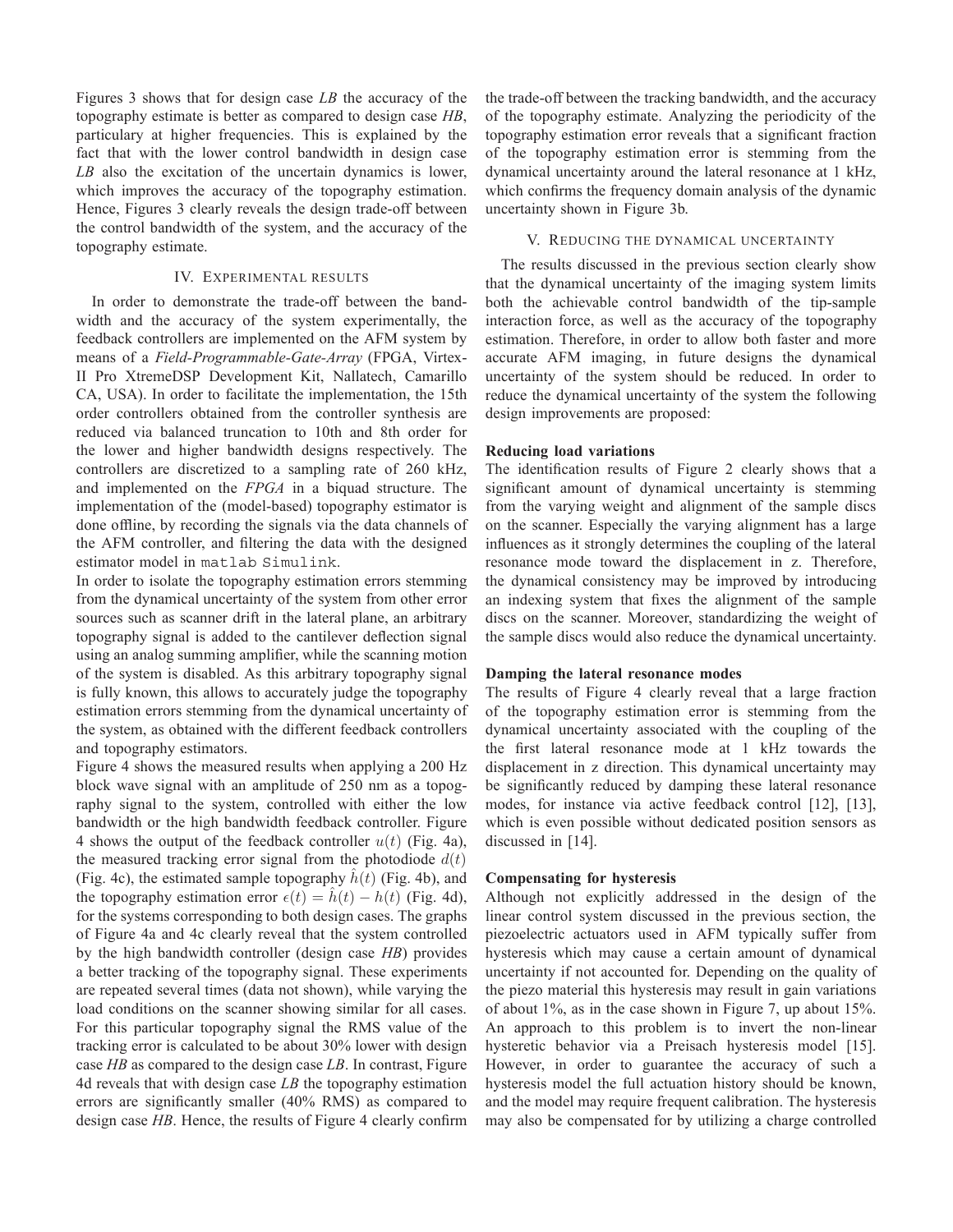

Figure 2. (a) Frequency response of the tube scanner measured in two different identification experiments (solid, red), and (dashed blue), and the frequency response of the fitted 7th order model (dashed-dotted, black) (b) the maximum multiplicative modeling error (solid, black) as a function of frequency, and the error over-bounding filter Q(s) (dashed, black).



Figure 3. Frequency response plot of the nominal sensitivity function (a), and the worst-case topography estimation error determined at each frequency point for the closed-system (b), for design case *LB* (solid, black) and for design case *HB* (dashed, red).



Figure 4. System outputs when applying a 200 Hz, 250 nm block wave signal as an artificial topography signal, for the system with a low-bandwidth controller (design case LB, (solid, black lines)), and for system with a high bandwidth controller (design case *HB*, (dashed, red lines)). Figure (a) shows the applied artificial reference signal  $h(t)$  (dashed, black) together with the output of the feedback controller  $u(t)$ , while figure (c) shows the measured control error  $d(t)$ . Figure (b) shows the outputs of the topography estimator  $\hat{h}$ , and Figure (d) show the topography estimation error  $\epsilon(t) = \hat{h}(t) - h(t)$ .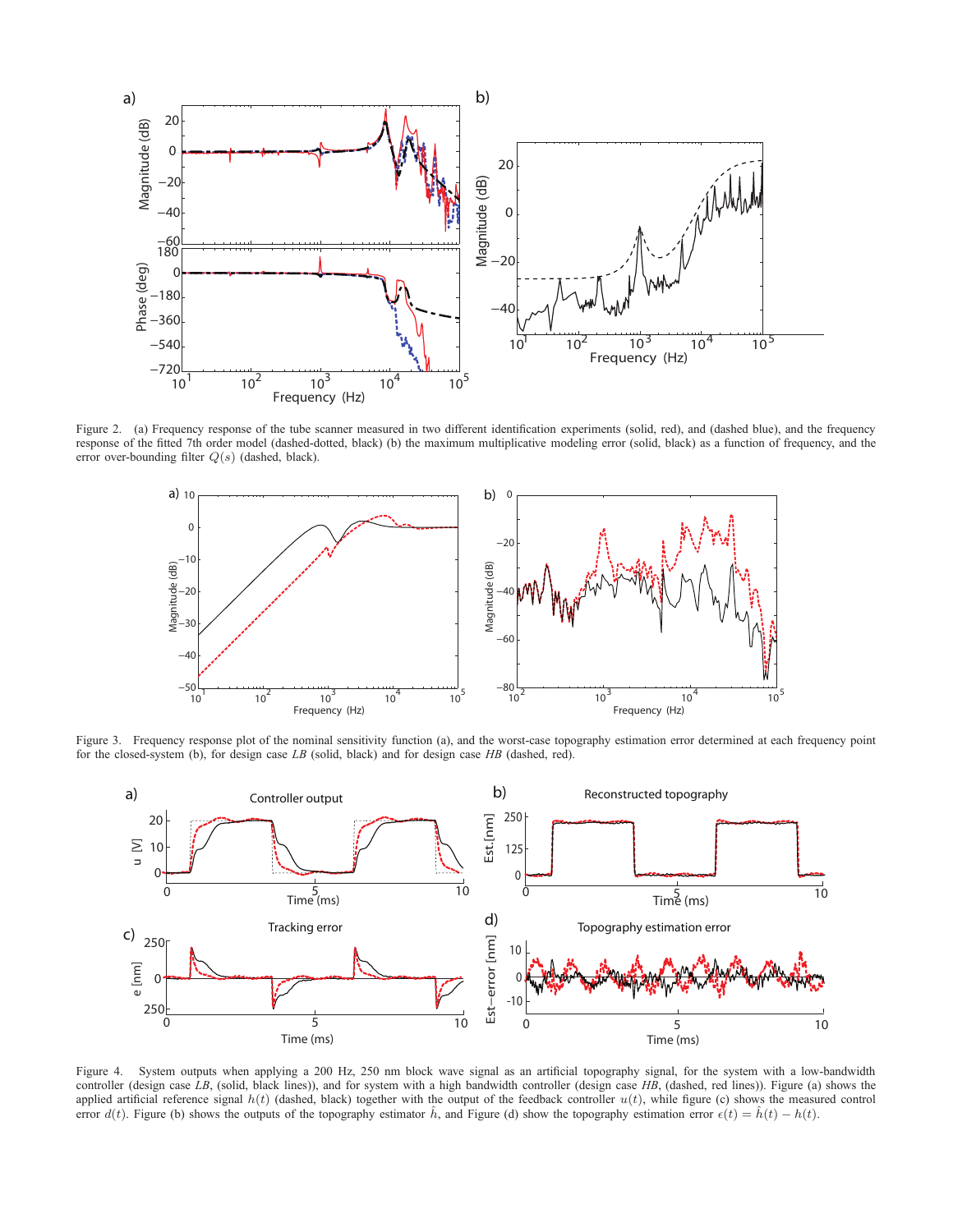amplifier [16], [17], making use of the fact that the hysteresis is not present in the relation between the charge and the displacement of the piezoelectric actuator [18]. However, applying charge control requires thorough redesign of the driving amplifier, and may suffer from larger noise and possible stability issues particulary at low frequencies.

Instead of linearizing the piezo actuators, the degrading effects of hysteresis on the accuracy of the topography estimate may also be compensated for by observing the hysteresis via a charge measurement, and taking this measurement into account in the topography estimator, as shown in Figure 5. The charge flowing through the piezoelectric actuator may be measured via the circuit as shown in Figure 6, measuring the voltage over a relatively large capacitor which is connected in series with the piezo element.

In order to validate the compensation of the hysteresis via a charge meaurement, the circuit of Figure 6 is implemented on the piezoelectric tube scanner used in the previous experiments. The displacement of the piezoelectric tube scanner in z direction is measured via a capacitive position sensor (6810 gaging module with a 6504-01 probe, ADE Technologies, Westwood, USA). Figure 7 shows the results when driving the system with a sinusoidal input signal of 50 Hz with an amplitude of  $\pm 180$  V, resulting in a total displacement of the piezoelectric actuator of about 4.5  $\mu$ m. Figure 7a depicts the input voltage versus the actuator displacement, showing that the forward motion does not exactly overlap the backward motion due to the hysteresis. The maximum width and height of the hysteresis curve is about 0.05  $\mu$ m at about 5 V, and thuss the gain variations due to the hysteresis are less than 1.5% at full displacement range. Figure 7b depicts the measured charge versus the actuator displacement, revealing no hysteresis in the relation between the measured charge and the actuator displacement. Hence, these results indicate that although the hysteresis of the piezoelectric actuator used in this system is relatively low, using the charge measurement as an input to the topography estimator instead of the input voltage compensates for the hysteresis and thus results in a better accuracy of the topography estimation. Especially AFM system utilizing piezoelectric stack actuators [4] typically suffer from a relatively high amount of hysteresis of up to about 15%, and therefore the dynamical uncertainty may be considerably reduced and the topography estimation accuracy of such systems may be significantly improved via the a charge measurement.

# VI. CONCLUSIONS

In this contribution it is experimentally demonstrated that the uncertain dynamics in AFM require a design trade-off between the bandwidth of the instrument to follow the sample topography, and the guaranteed bounds on the topography estimation error (i.e. the accuracy of the instrument). Several methods are suggested to reduce the dynamical uncertainty of the system to allow both faster and more accurate AFM imaging. Also a method is discussed to compensate for the loss



Figure 5. Block diagram of the feedback loop controlling the tip sample force in AFM with an additional charge measurement as input for the topography estimator. The actuator dynamics from input  $u(t)$  towards the charge  $q(t)$ are given by  $G_{uq}$ , and the actuator dynamics from charge  $q(t)$  towards the actuator displacement  $x(t)$  are given by  $G_{qx}$ . The topography estimator estimates the sample topography based on the cantilever deflection signal  $d(t)$ and the measured charge  $\bar{q}(t)$ .



Figure 6. Circuit to measure the charge within the piezoelectric element for the compensation of hysteresis in the topography estimate. The charge within the piezo element is directly proportional to the voltage measured over the reference capacitor:  $q(t) = C_s \cdot u_s(t)$ .

in imaging accuracy due to the hysteresis within piezoelectric actuator by monitoring the charge instead of the voltage applied to the actuator.

These results suggest that when designing the feedback controller in AFM the intended imaging applications of the instrument have to be considered. When imaging for instance fragile biological samples, minimizing the force variations between the tip and the sample may be more important in order not to damage the sample, aiming for an as high as possible control bandwidth and therefore the requirements on the accuracy of the topography estimation may be somewhat relaxed. However, in other application such as quality assurance in the semiconductor industry, higher emphasis might be given on the quality of the topography estimation. Samples from material science or potentially semiconductors are not as fragile as biological systems, and higher importance may be given to the metrological aspects of the instrument. The integrated design method demonstrated in this contribution can be used to handle this design trade-off and optimize the feedback controller and topography estimator of the system to the particular imaging application.